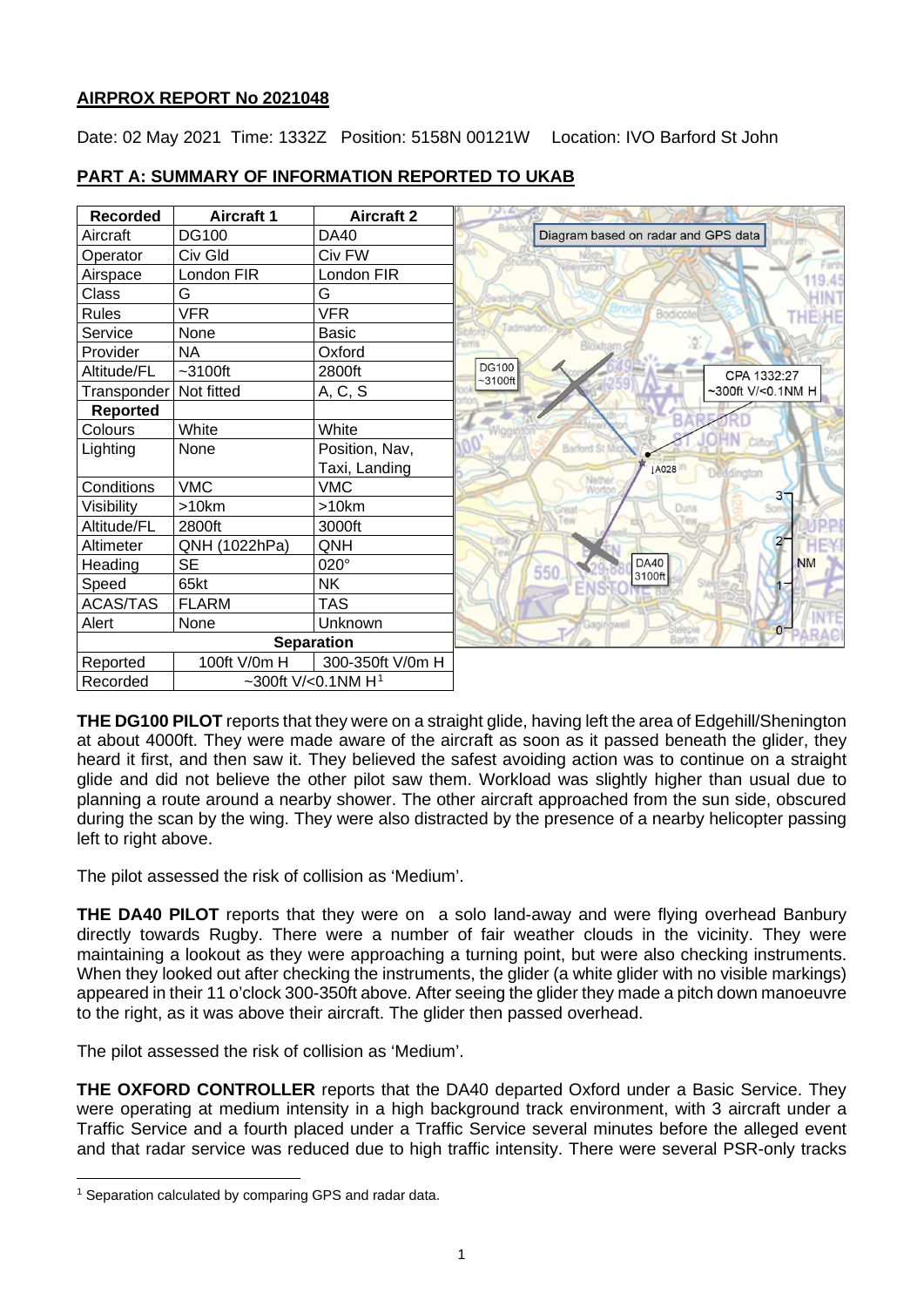near the route of the DA40 toward Barford St.John but nothing that looked like a collision risk hazard. As the aircraft was south east of Enstone several gliders were seen to the north west of Barford St.John but all disappeared from radar. At no time during the aircraft's routing in the vicinity of Barford St.John was a PSR-only return seen that could be considered to constitute a collision risk hazard and that warranted Traffic Information being passed.

### **Factual Background**

The weather at Oxford was recorded as follows:

METAR EGTK 021320Z 24010KT 210V280 9999 VCSH FEW035CB SCT040 12/01 Q1020=

#### **Analysis and Investigation**

#### **Oxford Investigation**

The DA40, a student pilot, was booked out to depart VFR. The aircraft got airborne at 13:24 and at 13:26 first made contact with the Oxford Radar controller to request a Basic Service. The controller replied with: "*OXF RAD: Student [C/S], Oxford Radar, Basic Service, no level restriction"*. The aircraft continued in a north/north westerly direction in receipt of the Basic Service. At no time was any Traffic Information passed to the pilot. The radar replay showed [the DA40] to pass close abeam Barford St.John at 13:33 as the Airprox report denotes. However, at this time no other contacts were visible that would show any imminent/serious risk of collision. At time 13:38 a controller handover took place, and the outgoing controller explained that both Little Rissington and Weston-on-the-Green were active with gliding and that [the DA40 C/S] was operating under a Basic Service. At 13:41, the DA40 pilot requested a frequency change to East Midlands which was approved.

At the time of the Airprox, the Oxford Radar controller was operating in moderate traffic levels, RAD2 was not manned. The radar replays showed the FIR to be busy with numerous aircraft, many of which were non-transponder equipped. Both Little Rissington and Weston-on-the-Green were known to be active with gliding activity and Hinton-in-the-Hedges was known to be active with paradropping. No specific collision risk could be observed in the vicinity of Barford St.John at the time specified on the Airprox report (13:33). However, it was also noted that prior to this time (whilst the aircraft was still some way south) several non-transponder equipped aircraft were seen to be operating in the vicinity. It was thought that gliders may well have been thermalling in this area and as such the radar returns were intermittent. However, whilst the DA40 was in the vicinity at 13:33 (Figure 1) there was no observed contact that constituted a definite risk of collision and so Traffic Information was not passed.



Figure 1: 1333z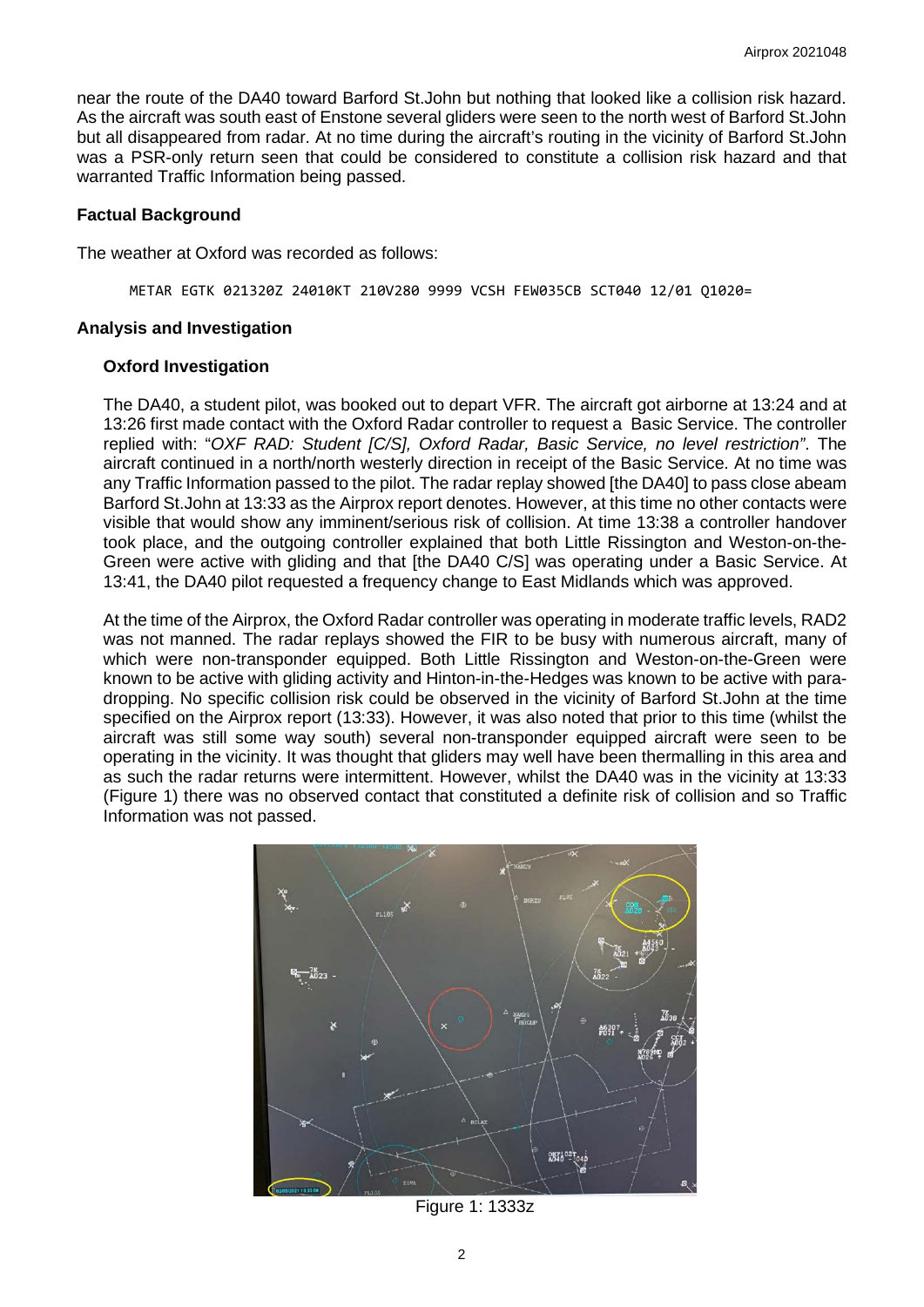It was also noted that in the time period immediately surrounding the reported Airprox time the aircraft was seen from the replay to come into varying levels of proximity with several nontransponder equipped aircraft which were likely to be gliders. The most notable being at 13:31, north of Enstone aerodrome, similarly at 13:32 (Figure 2) a non-transponder equipped aircraft was seen tracking eastbound towards [the DA40 C/S] and a similar event occurred at 13.35 but at no point was there a perceived definite risk of collision. Likewise no Airprox was reported via the RTF nor did the DA40 pilot request Traffic Information on a conflicting glider.



Figure 2: 1332z

It was noted that the aircraft had been operating under a Basic Service at the time of this Airprox. It should therefore be remembered that as per CAP774 the pilot should not expect any form of Traffic Information from a controller under this service and that whether Traffic Information has been provided or not, the pilot remains responsible for collision avoidance without assistance from the controller. That said, CAP774 also notes that, "where a controller/FISO has information that indicates that there is aerial activity in a particular location that may affect a flight, in so far as it is practical, they should provide traffic information in general terms to assist with the pilot's situational awareness". Therefore it could be argued that Traffic Information in general terms may have been prudent on this occasion, owing to the observed quantity of non-transponder equipped aircraft along the aircraft intended flight path together with the knowledge that adjacent sites (Little Rissington and Weston-on-the-Green) were active with gliding activity.

# **UKAB Secretariat**

The UKAB Secretariat had the benefit of the GPS data log from the glider, not available to the Oxford ATC investigation. Comparing this with the NATS area radars (not the radar utilised by Oxford) showed that the Airprox occurred at around 1332:27. On the NATS radar the track of a helicopter can be seen routing southbound, as reported by the glider pilot (see Figure 3). Although an intermittent contact could be seen in the area earlier, it had faded from the radar by the time the DA40 was in the vicinity, and at 1332:27 (Figure 4) the DA40 had descended from 3100ft, approximately the same height as the glider, to 2800ft, consistent with the DA40 pilot's report. Comparing the radar with the GPS data gave an approximate CPA of 300ft and less than 0.1NM.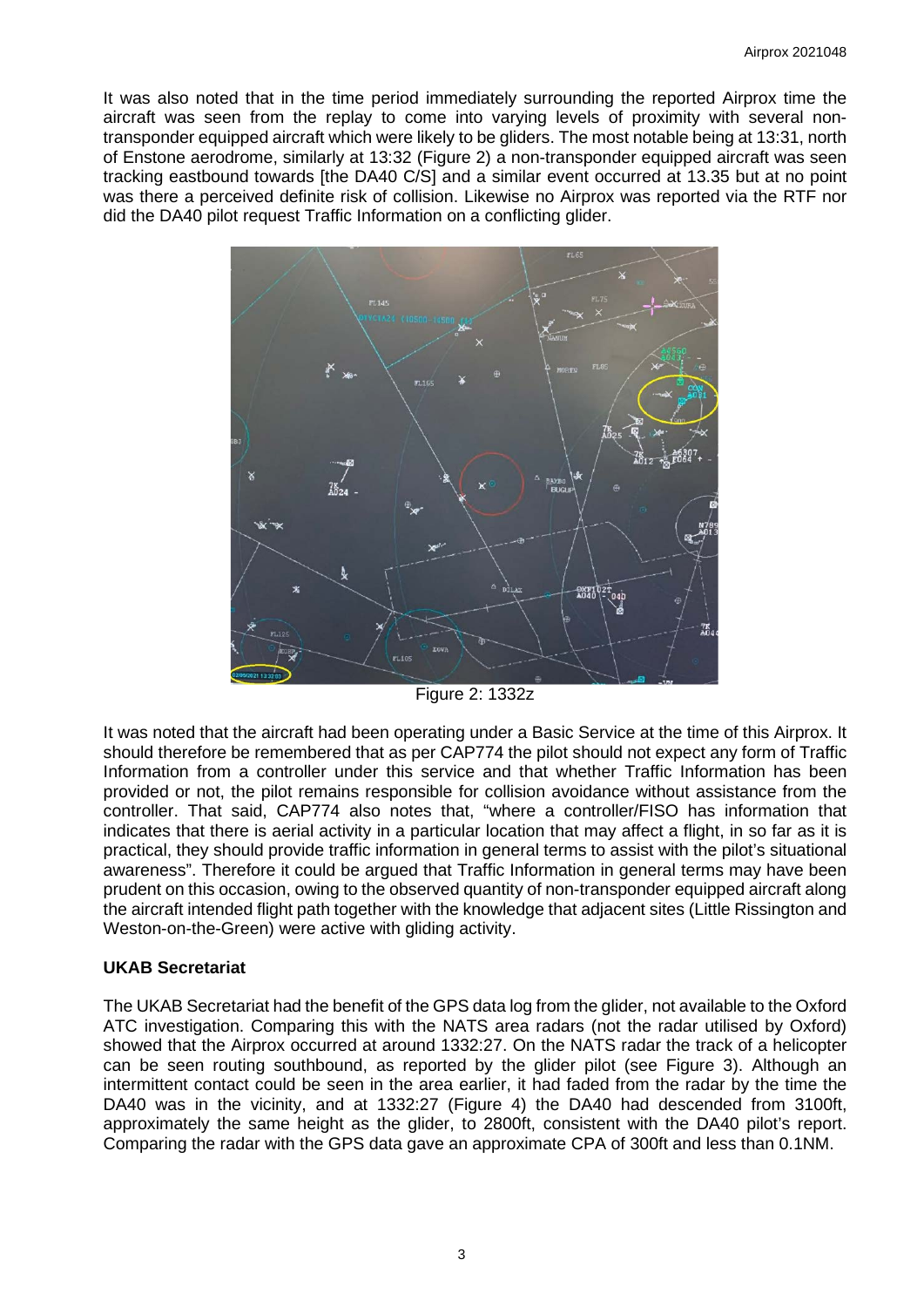

DA40 descends (glider not on radar)

The DG100 and DA40 pilots shared an equal responsibility for collision avoidance and not to operate in such proximity to other aircraft as to create a collision hazard. [2](#page-3-0) If the incident geometry is considered as head-on or nearly so then both pilots were required to turn to the right.<sup>[3](#page-3-1)</sup> If the incident geometry is considered as converging then the DA[4](#page-3-2)0 pilot was required to give way to the glider.<sup>4</sup>

# **Comments**

## **BGA**

Gliders in the cruise are difficult to spot; it's always worth 'weaving' a bit to increase visibility. In this case, the See and Avoid barrier was effective.

## **Summary**

An Airprox was reported when a DG100 and a DA40 flew into proximity in the vicinity of Barford St John at 1332Z on Sunday 2<sup>nd</sup> May 2021. Both pilots were operating under VFR in VMC, the DG100 pilot was not in receipt of an ATS and the DA40 pilot in receipt of a Basic Service from Oxford.

# **PART B: SUMMARY OF THE BOARD'S DISCUSSIONS**

Information available consisted of reports from both pilots, radar photographs/video recordings, GPS data, and a report from the air traffic controller involved. Relevant contributory factors mentioned during the Board's discussions are highlighted within the text in bold, with the numbers referring to the Contributory Factors table displayed in Part C.

Due to the exceptional circumstances presented by the coronavirus pandemic, this incident was assessed as part of a 'virtual' UK Airprox Board meeting where members provided a combination of written contributions and dial-in/VTC comments.

The Board first looked at the actions of the glider pilot, they reported being on a straight glide and gliding members noted that because gliders are notoriously difficult to spot, where possible pilots should try to weave, or dip their wings in order to change the plan profile and allow other pilots to see the movement. The FLARM on the glider was not compatible with the TAS on the DA40 (**CF3**) and consequently the glider pilot had no prior knowledge that the DA40 was there (**CF2**). The glider pilot described seeing a helicopter above them, as seen on the radar screenshots, and members thought this had probably been a distraction to the pilot as they monitored it (**CF4**). Furthermore, it underlined the necessity to ensure look-out covered all quadrants, the DA40 would have been on a constant relative bearing to the glider pilot and as such difficult to see. By the time the glider pilot saw the DA40 it was already passing

<span id="page-3-0"></span><sup>2</sup> (UK) SERA.3205 Proximity.

<span id="page-3-1"></span><sup>&</sup>lt;sup>3</sup> (UK) SERA.3210 Right-of-way (c)(1) Approaching head-on.<br><sup>4</sup> (UK) SERA.3210 Right-of-way (c)(2) Converging.

<span id="page-3-2"></span>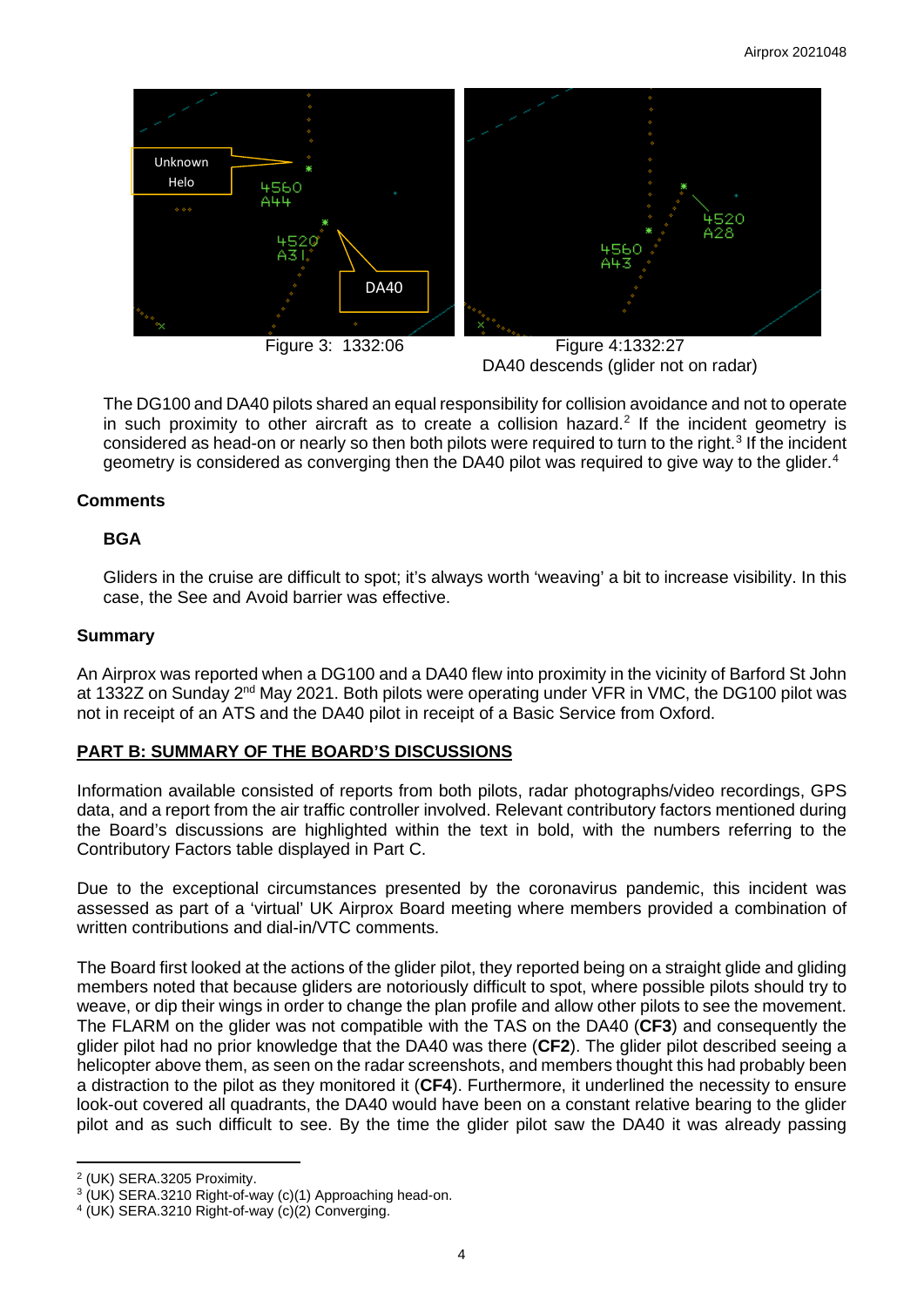beneath the glider and therefore it was too late to take any action to increase the separation (**CF6**), although fortunately the DA40 pilot had already increased the separation by descending.

The DA40 pilot was a solo-student on a land-away, they were receiving a Basic Service from Oxford and did not receive any Traffic Information on the glider, leading some members to wonder whether it was an appropriate service for a solo-student. Members with flying instructor experience noted that it was a difficult trade-off between giving the student as much information as possible and overloading them with ATC calls, but that on balance a Traffic Service offered a measure of protection not available when receiving a Basic Service. The TAS fitted to the aircraft could not detect the FLARM on the glider (**CF3**), consequently the pilot had no prior situational awareness that the glider was in the vicinity (**CF2**). Noting that the pilot described checking their instruments, members thought this was a job-related distraction in the lead up to the Airprox, causing the pilot to be looking inside the cockpit (**CF4**). Again, given that the two aircraft were on a constant relative bearing to each other, the glider would have been difficult to see and consequently the DA40 pilot saw the glider later than desirable, but still in time to take avoiding action by descending (**CF5**). Members then discussed at length the merits of teaching students to make clearing turns and changing heading by a few degrees to provide a better viewpoint for look-out and to make their aircraft more visible to others. They acknowledged that it could be difficult to persuade students to move away from their planned navigational route, if only for a few moments, for fear of getting lost, but advised that if such practices were put in place from early in training, confidence would be built in from early in the flying career.

The Board then briefly turned to Oxford ATC, they were providing a Basic Service to the DA40 pilot and as such were not required to continuously monitor the aircraft (**CF1**), furthermore, they had other aircraft on a higher priority service and described being moderately busy. Therefore, members thought that although it was a missed opportunity to alert the DA40 pilot, it was not surprising that the controller had not noticed the intermittent glider contact on the radar.

When assessing the risk, members discussed that both pilots assessed the risk of collision as 'medium' and that although the glider pilot had thought the DA40 was closer than it was, they were probably startled by the late sighting as the DA40 bloomed into view. The DA40 pilot had had time to take avoiding action, increasing the separation by descending 300ft and therefore members determined that although there had been no risk of collision, safety had been degraded; Risk Category C.

# **PART C: ASSESSMENT OF CONTRIBUTORY FACTORS AND RISK**

Contributory Factors:

|     | 2021048                |                                                                |                                                                                                                                                          |                                                                               |  |  |  |  |
|-----|------------------------|----------------------------------------------------------------|----------------------------------------------------------------------------------------------------------------------------------------------------------|-------------------------------------------------------------------------------|--|--|--|--|
| CF. | <b>Factor</b>          | <b>Description</b>                                             | <b>ECCAIRS Amplification</b>                                                                                                                             | <b>UKAB Amplification</b>                                                     |  |  |  |  |
|     |                        | <b>Ground Elements</b>                                         |                                                                                                                                                          |                                                                               |  |  |  |  |
|     |                        | • Situational Awareness and Action                             |                                                                                                                                                          |                                                                               |  |  |  |  |
| 1   | Contextual             | ANS<br>Information<br>Flight<br>٠<br>Provision                 | Provision of ANS flight information                                                                                                                      | The ATCO/FISO was not required to<br>monitor the flight under a Basic Service |  |  |  |  |
|     | <b>Flight Elements</b> |                                                                |                                                                                                                                                          |                                                                               |  |  |  |  |
|     |                        | • Situational Awareness of the Conflicting Aircraft and Action |                                                                                                                                                          |                                                                               |  |  |  |  |
|     | Contextual             | • Situational Awareness and<br><b>Sensory Events</b>           | Events involving a flight crew's<br>awareness and perception of<br>situations                                                                            | Pilot had no, late or only generic,<br><b>Situational Awareness</b>           |  |  |  |  |
|     |                        | • Electronic Warning System Operation and Compliance           |                                                                                                                                                          |                                                                               |  |  |  |  |
| 3   | Technical              | • ACAS/TCAS System Failure                                     | An event involving the system<br>which provides information to<br>determine aircraft position and is<br>primarily independent of ground<br>installations | Incompatible CWS equipment                                                    |  |  |  |  |
|     | • See and Avoid        |                                                                |                                                                                                                                                          |                                                                               |  |  |  |  |
| 4   | Human<br>Factors       | • Distraction - Job Related                                    | Events where flight crew are<br>distracted for job related reasons                                                                                       |                                                                               |  |  |  |  |